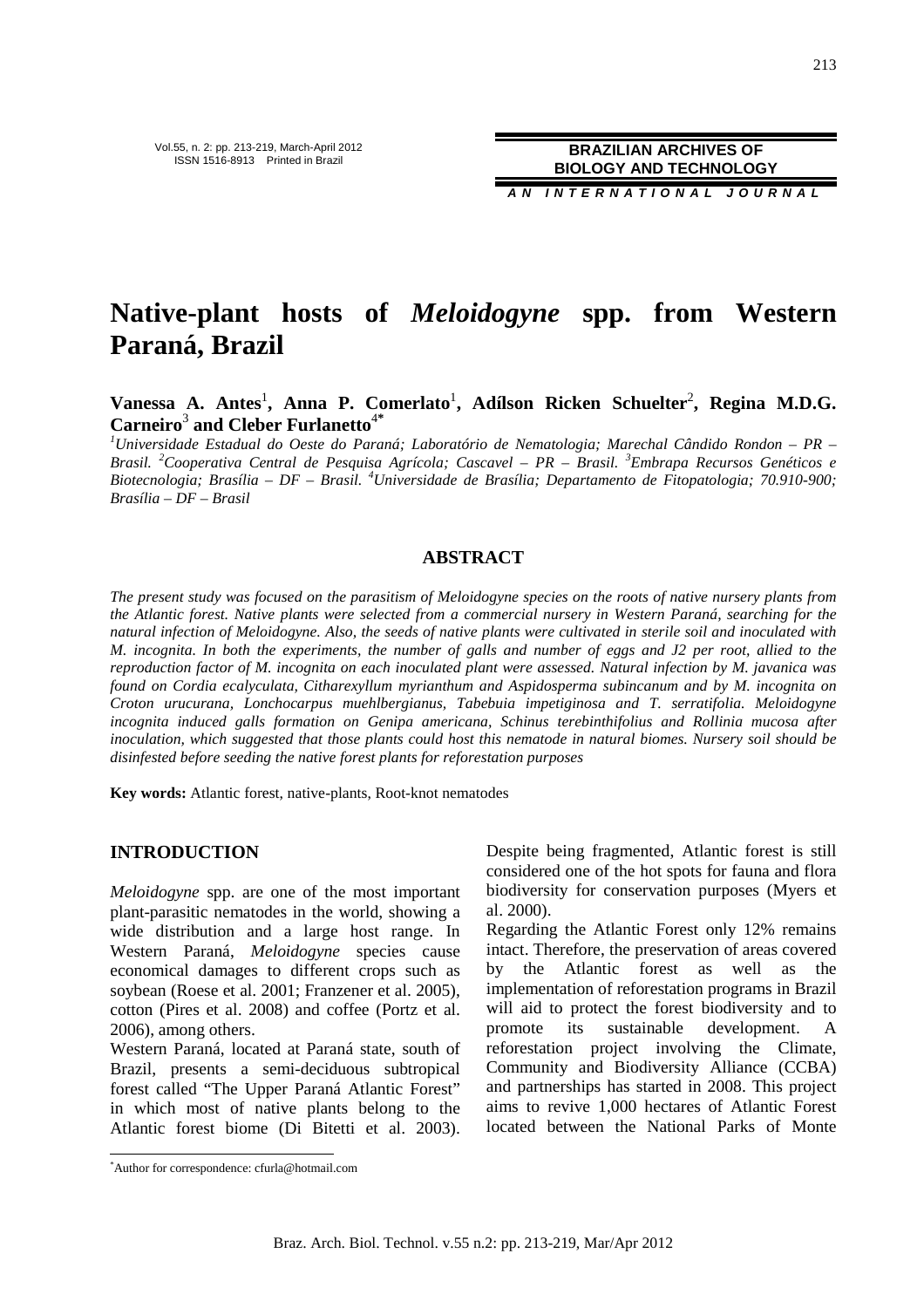Pascoal and Pau Brasil. The forest recovery will also contribute to remove 360,000 tons of carbon over 30 years. Certainly, the success of this project will contribute to prioritize the actions towards the preservation and reforestation of the Atlantic Forest in Brazil. (Donsky and Boyer 2010).

The biodiversity of the fauna and flora of the Atlantic Forest has been well characterized but not that related to the nematodes, particularly rootknot nematodes. Surveys on *Meloidogyne* spp. have been carried out in Atlantic forest (Lima et al. 2005) reporting the presence of *M. incognita*, *M. javanica*, *M. arenaria, M. enterolobii* (= *M. mayaguensis*)*,* and *M. exigua*. For other Brazilian biomes such as "cerrado" or brazilian savannah (Souza et al. 1994; Huang et al. 1996; Cares and Huang 1991; Cares and Huang 2008), *M. javanica*  and *M. arenaria* race 2 were reported and for the Amazon forest (Cares and Huang 2008; Silva et al. 2008) *M. javanica* has also been reported. Currently, there is no information for the native forests from Western Paraná regarding to the parasitism of *Meloidogyne* spp.

The challenges found in the native areas when searching for root-plant parasites are mainly related to the mix of the roots at the rhizosphere of plants, which makes difficult to identify their putative hosts. As the Atlantic forest is composed of dense vegetation, different strategies were adopted in the present work to assess the parasitism of *Meloidogyne* on native plants: 1. A survey was carried out in a commercial nursery aiming to analyze roots of plants grown in nonsterile soil, as a way to search for the natural infection of *Meloidogyne* spp.; 2. Artificial inoculation was provided to the plants cultivated in sterile soil to evaluate *Meloidogyne* parasitism on the native plants.

# **MATERIALS AND METHODS**

# **Search for** *Meloidogyne* **spp. on native plant seedlings from a commercial nursery**

In order to detect *Meloidogyne* spp. infecting the native plants, a survey was carried out on the plant seedlings from a commercial nursery belonging to the Western Paraná State University. The assay was arranged in a completely randomized design containing 36 different treatments (plant species) and five replications. All the selected plants had the same age (one year old) and received a standard treatment in the nursery such as daily watering, ten granules of fertilizer N(4)-P(14)- K(8) applied to each plant every three months and fungicide application to control the shoot diseases when necessary. The seedlings were kept into a 3 Kg black plastic bag of 30 cm depth and 10 cm wide, filled with non-sterile soil.

The plant root systems were washed and analyzed for the presence of galls caused by *Meloidogyne* spp. From the galls, single females (ten from each root plant) were extracted and *Meloidogyne* species were identified by esterase phenotype, according to Esbenshade and Triantaphyllou (1985). Briefly, the extracted proteins from single females were run in a MGV-202 electrophoresis system (Biosystems). Esterase phenotypes were visualized on polyacrilamide gels 8% and stained with  $0.1\%$  fast blue RR and  $\alpha$ -naftil acetate (Sigma) stains. The relative mobility (Rm) of esterase in the gels was calculated by the equation: migration distance of each band/distance of the front dye (bromophenol blue). The Rm provided information about the molecular weight of molecules according to their migration in gels. For *Meloidogyne* identification, *M. javanica* is usually used as a standard for comparison with other species. In this study, populations of *M. javanica* were found on the root system of some hosts and were used for comparison in the gels (Fig. 1).

In addition, the number of eggs and J2 stages were evaluated per root system. In this sense, the roots were washed in tap water, cut into small pieces and triturated in a blender for 30 seconds under low rotation, following Coolen and D'Herbe (1972). The reproduction factor (RF) was not considered at this first stage because the initial population was unknown.

# **Artificial inoculation of** *M .incognita*

Artificial inoculation of *M. incognita* (Est I1) was accomplished on the 29 native plant species that did not demonstrate natural infection by *Meloidogyne* spp. (Table 1). This assay was conducted in a greenhouse with temperature and air humidity ranging from 11.1 to  $31.7 \text{ °C}$  and from 36.4 and 97.3 %, respectively. A completely randomized design with 29 treatments (plant species) and four replications was arranged for this experiment. One population of *M. incognita*, extracted from the roots of *Tabebuia impetiginosa*, was multiplied on tomato plants in a greenhouse and used as inoculum source. Each native-plant species was seeded in the plastic pots filled with 3 Kg of sterile soil. The soil was sterilized by autoclaving at 120  $\rm{^{\circ}C}$  for 1 hour. A single plant,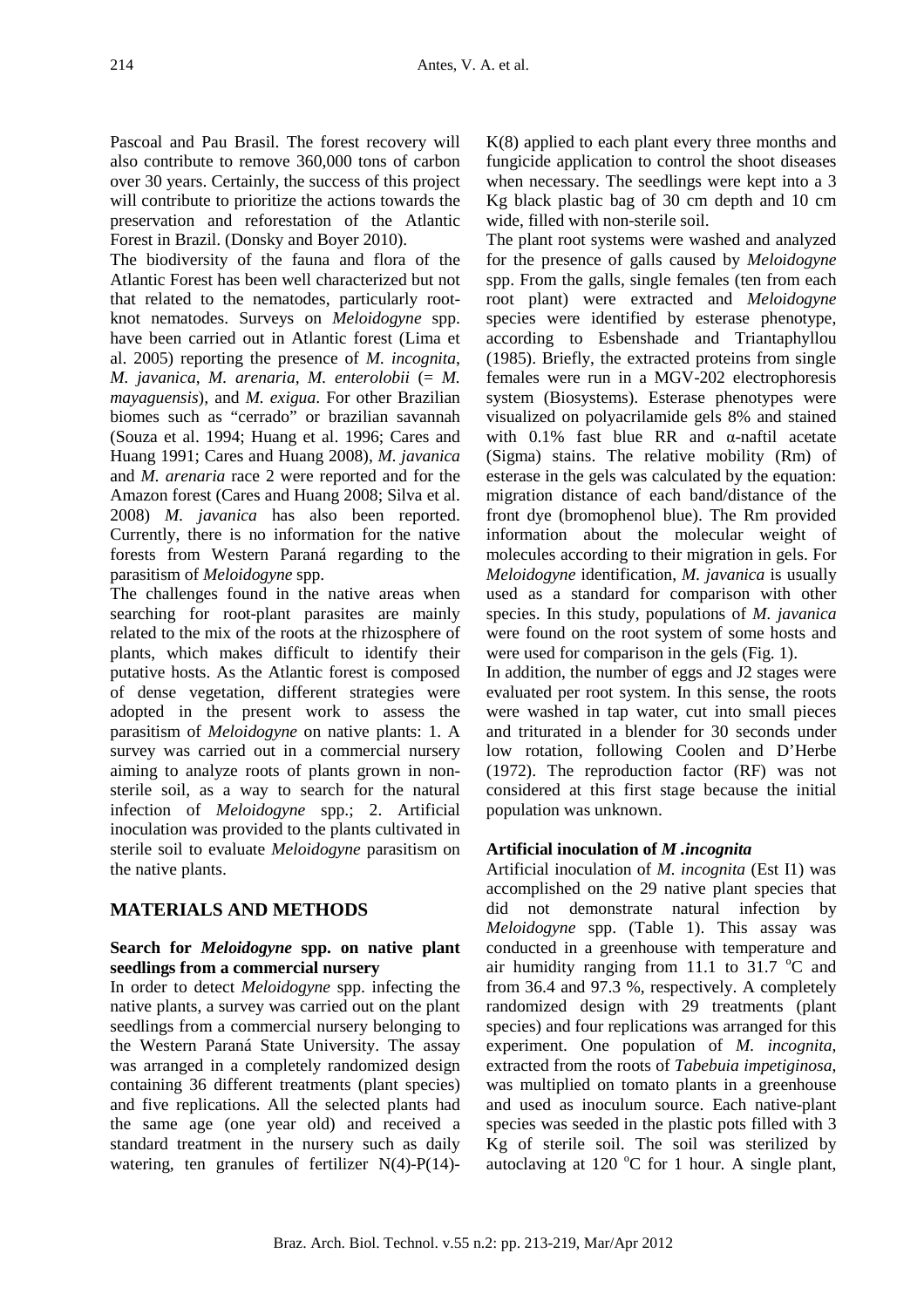three months of age, was used per plastic pot. The plants were inoculated with 5,000 eggs and second-stage juveniles (J2) of *M. incognita* and were evaluated after sixty days. The evaluation procedure involved the washing of each plant root to record the number of galls. The process of eggs and J2 extraction was performed as previously mentioned, following Coolen and D'Herbe's methodology (1972). The reproduction factor (RF) was calculated according to the formula  $RF =$ Pi/Pf, where the Pf represented the final and the Pi the initial population. In this study, the initial population was 5,000 eggs and J2, both considered as a single value to calculate the RF. The RF is used to measure the reproductive ability of nematodes on a given host. Therefore, hosts are considered resistant when RF≥1.0 and susceptible when  $RF \leq 1.0$ .

#### **RESULTS AND DISCUSSION**

From 36 native-plant species surveyed, seven were naturally infected by *M. incognita* (Est I1, Rm: 1.0) or *M. javanica* (Est J3, Rm: 1.0, 1.25 and

1.33) (Fig. 1). *Meloidogyne incognita* was found on the roots of *Lonchocarpus muehlbergianus*, *Tabebuia impetiginosa*, *Croton urucurana* and *Tabebuia serratifolia*, whereas *M. javanica* occurred on *Cordia ecalyculata*, *Cytharexyllum myrianthum* and *Aspidosperma subincanum* (Table 1). The average of galls on the roots of naturallyinfected plants ranged from 8 to 129, while the number of eggs and\or J2 per root system ranged from 87 to 5,733 (Table 2). These plants could be considered new hosts for *M. incognita* and *M. javanica* since no previous records were found in the literature.

Of the 29 plant species artificially-inoculated with *M. incognita*, only *Genipa Americana*, *Schinus terebinthifolius,* and *Rollinia mucosa* presented susceptibility to this nematode species. Variations were observed in the reproductive factors as a result of artificial inoculation of *M. incognita* on *Genipa Americana* (RF average = 0.45), *Schinus terebinthifolius* (RF average = 1.73) and *Rollinia mucosa* (RF average  $= 1.2$ ). From these plants, *Schinus terebinthifolius* and *Rollinia mucosa* showed RF≥1.0 and could be considered as good hosts for this nematode.



**Figure 1 -** Esterase phenotypes of *M. incognita* (I1) and *M. javanica* (J3) displayed in two polyacrylamide gels: Gel 1: *Lonchocarpus muehlbergianus* (1), *Croton urucurana* (2), *Tabebuia impetiginosa* (3), *Cordia ecalyculata* (4); Gel 2: *Cytharexyllum myrianthum* (5) and *Aspidosperma subincanum* (6).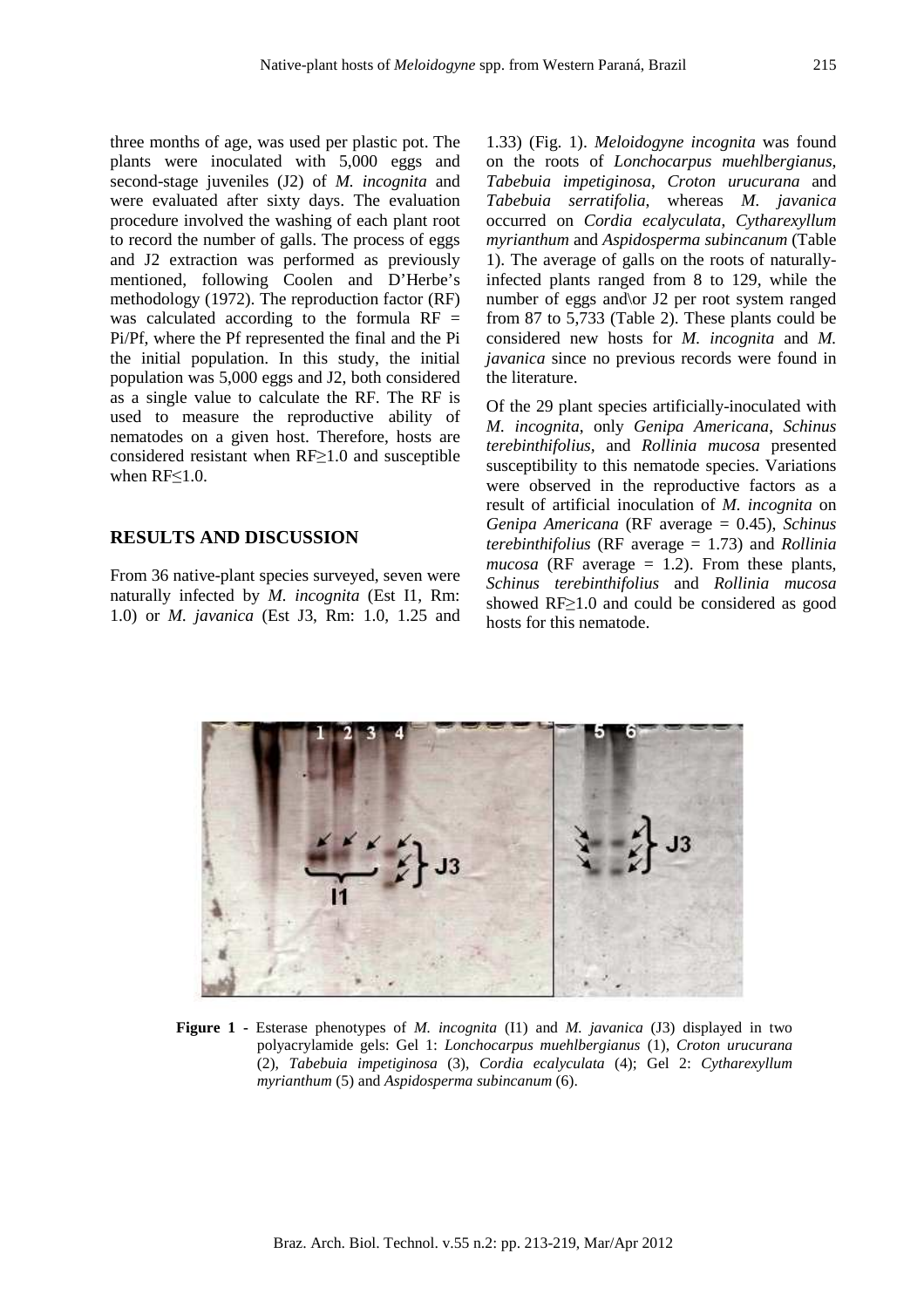| <b>Plant species</b>                                         | <b>Common Name/Family</b>                                  | Natural host* | <b>Inoculated</b><br>hosts** |
|--------------------------------------------------------------|------------------------------------------------------------|---------------|------------------------------|
| Adenanthera pavonina L.                                      | Red sandalwood tree/ Fabaceae Mimosoideae                  |               |                              |
| Albizia polycephala (Benth.)                                 | Farinha-seca/Fabaceae Mimosoideae                          |               |                              |
| Killip ex Record.                                            |                                                            |               |                              |
| Anadenanthera macrocarpa                                     | Angico Vermelho/ Fabaceae Mimosoideae                      |               |                              |
| (Benth.) Brenan                                              |                                                            |               |                              |
| Aspidosperma subincanum Mart.#                               | Guatambu/Apocynaceae                                       | M. javanica   |                              |
| Bauhinia longifolia (Bong.) Steud.                           | Pata de vaca/ Fabaceae Caesalpinoideae                     |               |                              |
| Cabralea canjerana (Vell.) Mart.                             | Canjerana/Meliaceae                                        |               |                              |
| Caesalpinia ferrea Mart. Ex. Tul.                            | Iron Wood/Fabaceae Caesalpinoideae                         |               |                              |
| var. leiostachya Benth.                                      |                                                            |               |                              |
| Cedrela fissilis Vell.                                       | Cedro/Meliaceae                                            |               |                              |
| Chorisia speciosa A. St.-Hil.                                | Paineira/Bombacaceae                                       |               |                              |
| Cordia ecalyculata Vell.#                                    | Café de bugre/Boraginaceae                                 | M. javanica   |                              |
| Cordia trichotoma (Vell.) Arrab.                             | Frei Jorge 1/Boraginaceae                                  |               |                              |
| ex Steud.                                                    |                                                            |               |                              |
| Croton urucurana Boill.#                                     | Dragon's blood/Euphorbiaceae                               | M. incognita  |                              |
| Cytharexyllum myrianthum Cham# Taruma Branco/Verbenaceae     |                                                            | M. javanica   |                              |
| Enterolobium contortisiliquum                                | earpod tree/Fabaceae Mimosoideae                           |               |                              |
| (Vell.) Morong                                               |                                                            |               |                              |
| Eugenia involucrata DC.                                      | Cherry of the Rio Gande/ Myrtaceae                         |               |                              |
| Eugenia uniflora L.                                          | Brazilian cherry/Myrtaceae                                 |               |                              |
| Genipa americana L.#                                         | Genipap/Rubiacea                                           |               | M. incognita                 |
| Inga laurina<br>Jacaranda micrantha Cham                     | Ice cream bean/Fabaceae Mimosoideae                        |               |                              |
|                                                              | Jacaranda/Bignoniaceae<br>Rabo de Bugio/Fabaceae Faboideae | M incognita   |                              |
| Lonchocarpus muehlbergianus<br>Hassl.#                       |                                                            |               |                              |
| Luehea paniculata Mart.                                      | Açoita-cavalo/Tiliaceae                                    |               |                              |
| Maclura tinctoria (L.) D. Don ex                             | Dyer's mulberry; Fustic mulberry/ Moraceae                 |               |                              |
| Steud.                                                       |                                                            |               |                              |
| Myrcianthes pungeus (Berg) Legr.                             | Guabiju/Myrtaceae                                          |               |                              |
| Myrocarpus frondosus                                         | Cabreuva/Fabaceae Faboideae                                |               |                              |
| Allemao                                                      |                                                            |               |                              |
| Parapiptadenia rigida (Benth.)                               | Angico gurucaia/Fabaceae Mimosoideae                       |               |                              |
| <b>Brenan</b>                                                |                                                            |               |                              |
| Patagonula americana L.                                      | Guajuvira/Boraginaeae                                      |               |                              |
| Peltophorum dubium                                           | Canafístula/Fabaceae Caesalpinoideae                       |               |                              |
| (Spreng.)Taub.                                               |                                                            |               |                              |
| Prunus sellowii Kochne                                       | Pessegueiro Bravo/Rosaceae                                 |               |                              |
| Psidium cattleianum Sabine                                   | Strawberry guava/Myrtaceae                                 |               |                              |
| Pterogyne nitens Tul.                                        | Amendoim bravo/Fabaceae Caesalpinoideae                    |               |                              |
| Rollinia mucosa (Jacq.) Baill.#                              | Biriba/Annonaceae                                          |               | M. incognita                 |
| Ruprechtia laxiflora Meisn.                                  | Marmeleiro/Polygonaceae                                    |               |                              |
| Schinus terebinthifolius Raddi.                              | Brazilian Pepper-tree/ Anacardiaceae                       |               | M. incognita                 |
| Tabebuia heptaphylla (Vell.) Tol.                            | Ipê Rosa/Bignoniaceae                                      |               |                              |
| Tabebuia impetiginosa (Mart. Ex<br>DC.) Standl               | Taheebo; Pau d'Arco tree/ Bignoniaceae                     | M. incognita  |                              |
| Tabebuia serratifolia (Vahl.) Nich. Yellow poui/Bignoniaceae |                                                            | M. incognita  |                              |
|                                                              |                                                            |               |                              |

**Table 1 -** Seedlings of native plants collected from the commercial nursery of the Western Paraná State University and assessed for infection of *Meloidogyne* spp.

\*Average of 5 replicates per treatment (host plant); \*\*Average of 4 replicates per treatment (host plant); #Plants not inoculated with *M.incognita*.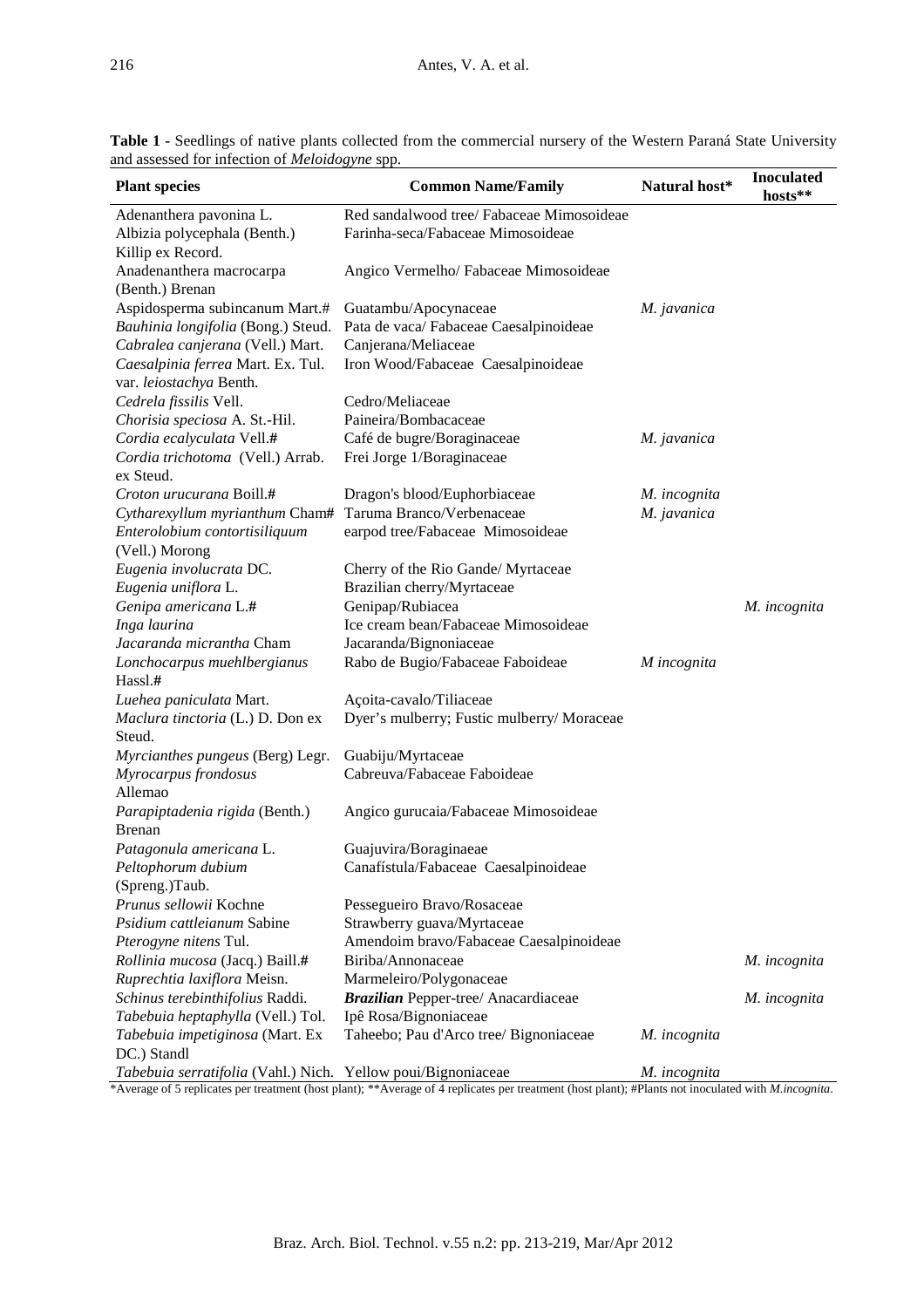| <b>Common name</b>           | Number of galls | Eggs and $J2**$ | Nematode#                 |  |
|------------------------------|-----------------|-----------------|---------------------------|--|
| Lonchocarpus muehlbergianus* | 61              | 680             | M. incognita Est (I1)     |  |
| Tabebuia impetiginosa        | 8               | 86              | M. incognita Est (I1)     |  |
| Cordia ecalyculata           | 10              | 226             | M. javanica Est (J3)      |  |
| Cytharexyllum myrianthum     | 129             | 5.733           | M. javanica Est (J3)      |  |
| Aspidosperma subincanum      | 23              | 466             | M. javanica Est (J3)      |  |
| Croton urucurana             | 35              | 333             | M. incognita Est (I1)     |  |
| Tabebuia serratifolia        | 54              | 760             | $M.$ incognita Est $(11)$ |  |

**Table 2 -** Native plants naturally infected by *Meloidogyne incognita* and *M. javanica* according to the esterase phenotype (Est). Population assessments based on number of galls, number of eggs and J2 per root s

**\***Average of 4 replicates per treatment (host plant). \*\*Missing 10 females per root used for *Meloidogyne* identification by esterase phenotype; #RF was not calculated due to the lack of information about the initial population.

*Meloidogyne incognita* and *M. javanica* are the most widespread nematodes in the cultivated lands of Western Paraná, Brazil, infecting the main crops (Roese et al. 2001; Franzener et al. 2005; Portz et al. 2006; Pires et al. 2008). In this survey, these nematodes were also found on the roots of native-plant seedlings which have been commonly used for reforestation.

*Tabebuia serratifolia* and *T. impetiginosa* had been previously reported as the hosts of *M. javanica* and *M. arenaria* (Ferreira 1989; Mendes and Cardoso 1978). However, in this work, only *M. incognita* was detected infecting these plants. Close-related plants, such as those belonging to a same genus or family, presented different reactions when inoculated with *M. incognita*. In the genus *Tabebuia* (Bignoniaceae), *M. incognita* infected *T. impetiginosa* and *T. serratifolia* but not *T. heptaphylla* and in the Fabaceae/Faboidea, *M. incognita* infected *Lonchocarpus muehlbergianus* but not *Myrocarpus frondosus*. Moreover, considering the susceptible treatments (native plants) *M. incognita* was not virulent to all the replicates. Therefore, the different reactions found on replicates of a same plant species or on plants belonging to a same family or genus might indicate genetic diversity among the native plants within preserved areas.

*Meloidogyne incognita* was also detected in the soil samples collected at the rhizosphere of *Miconia cinnamonifolia* Naud. and *Sclerolobium* sp. from the Atlantic forest, whilst *M. javanica* was detected at the rhizosphere of several other native plants (Lima et al. 2005). The same authors also reported *M. javanica* at the rhizosphere of *Eugenia leitonni (*myrtaceae) in the Atlantic forest. However, in this study, native species belonging to the Myrtaceae family did not present infection for *M. javanica* or for *M. incognita,* even after *M.* 

*incognita* inoculation.

The parasitism of *M. incognita* and *M. javanica* was also obtained by seedlings inoculation of *Pinus* and *Eucalyptus* as reported by Ferraz and Lordello (1982) and Ferraz (1986). Other hosts for *M. incognita* included *Hevea brasiliensis* (Muell.) Arg. (Freire 1976) and *Psidium guajava* L. (Piccinin et al. 2005): the latter was also parasited by *M. mayaguensis* Rammah and Hirschmann**,** 1988 (Carneiro et al. 2001, Torres et al. 2004; Torres et al. 2005, and Silva et al. 2006).

Another host for *Meloidogyne* was *Luehea paniculata* from the Atlantic forest biome, which was found in association with *M. exigua* in the soil samples collected at its rhizosphere. In this work, this plant was not infected by both *M. incognita* and *M. javanica*. This suggested that *L. paniculata*  might host *M. exigua* but not *M. incognita* and *M. javanica*.

In the biome Cerrado, Huang et al. (1991) detected natural infection of *M. javanica* and *M. arenaria*  on the roots of *Dimophandra mollis* Benth. (Fabaceae) and *Cybianthus gardneri* A. DC. (Myrsinaceae), respectively. In native cerrado vegetation, Huang et al. (1996) reported a nonidentified species of *Meloidogyne* from the soil samples collected at the rhizosphere of *Pterodon pubescens* Benth, 1860.

So far, the methodologies employed for *Meloidogyne* surveys on the native forests were mostly focused on collecting the soil samples from random sites and using bait plants such as tomato (*Solanum lycopersicum* L.) as an alternative to reproducing and identifying *Meloidogyne* species present in the soil (Huang et al. 1996; Souza et al. 1994; Lima et al. 2005). These methodologies previously used were successfully applied to the study of *Meloidogyne* diversity in different types of vegetation. However, they did not present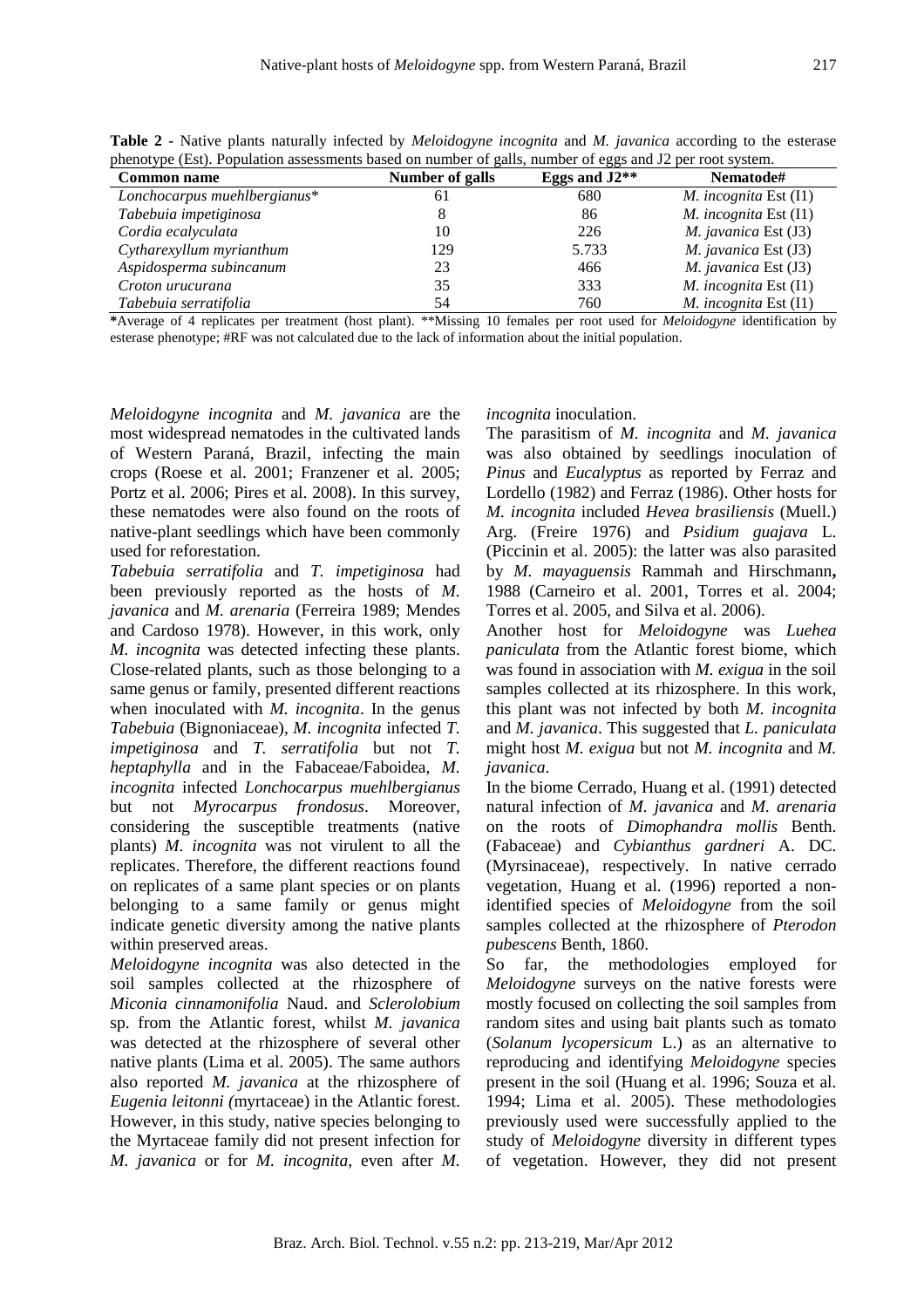sufficient accuracy to associate *Meloidogyne*  species with their putative hosts*.* Silva et al. (2008) were not able to identify a putative host for *M. exigua* by collecting the roots from the sites covered by the native Amazon forest. These results could be mainly associated with the high density of plant roots present at the collecting sites, which made the process of plant-nematode association very difficult. Therefore, the approach employed in this work could be useful when searching for plant-hosts of *Meloidogyne* in native biomes.

Nevertheless, the detection of *Meloidogyne* spp., as shown in this study, on the seedlings of native plants used for reforestation was a sign that more stringent protocols would be needed for soil sterilization (e.g. fumigation, solarization, or some additional treatment) prior to the propagation of these plants. Moreover, the use of sterile synthetic substrate for seedlings production, would also contribute to the sanity of the plants. Such approaches would strongly contribute to reducing the introduction and dissemination of *Meloidogyne*  spp. and other plant pathogens in reforestation areas as well as it would reduce the environmental imbalances within the preserved areas.

#### **ACKNOWLEDGEMENTS**

This project received financial support of the National Council for Scientific and Technological Development (CNPq, Brazil - project 479922/06- 3). Cleber Furlanetto is productivity Research Fellow from CNPq.

# **REFERENCES**

- Cares JE, Huang SP. Nematode fauna in natural and cultivated cerrados of central Brazil. Fitopatol Bras. 1991;16: 199-209.
- Cares JE, Huang SP. Comunidades de nematóides de solo sob diferentes sistemas na Amazônia e Cerrados brasileiros. In: Moreira F, Siqueira JO, Brussaard L, editors. Biodiversidade do solo em ecossistemas brasileiros, Lavras: UFLA; 2008. p. 409-444.
- Carneiro RMDG, Moreira WA, Almeida MRA, Gomes ACMM. Primeiro registro de *Meloidogyne mayaguensis* em goiabeira no Brasil. Nematol Bras. 2001;25:223-228.
- Coolen WA, D'herbe CJ. A method for the quantitative extraction of nematodes from plant tissue. Ghent: Belgium; 1972.
- Di Bitetti MS, Placci G, Dietz LA. A Biodiversity vision for the Upper Paraná Atlantic Forest Ecoregion: Designing a Biodiversity Conservation Landscape and Setting Priorities for Conservation Action. World wildlife Fund: Washington; 2003. 137p.
- Donsky A, Boyer R. Reforestation in Brazil's Atlantic Forest could help biodiversity recover [Internet]. 2010 Feb 19 [cited 2010 Oct 17]. Available from http://www.treehugger.com/.
- Esbenshade PR, Triantaphyllou AC. Eletrophoretic methods for the study of root-knot nematode enzymes. In: Barker KR, Carter CC, Sasser JN, editors. An advanced treatise on *Meloidogyne*. North Carolina State University Graphics: Raleigh NC, USA. 1985; p. 115-123.
- Ferraz LCCB, Lordello LG. Suscetibilidade e danos causados a espécies de *Eucalyptus* e *Pinus* por nematoides das galhas no Estado de São Paulo. Rev Agric. 1982;57:67-73.
- Ferraz LCCB. Observações histopatológicas em raízes de *Eucaliptus citriodora* Hk. e *Pinus caribea* var. *caribea* Mor. parasitadas por nematoides das galhas. Fitopatol Bras. 1986;7: 91-96.
- Ferreira FA. Doenças florestais no Brasil causadas por nematoides, bactérias, vírus, viróides, micoplasmas e espiroplasmas. In: Ferreira A, editor. Patologia Florestal. Viçosa:UFV; 1989. p. 515-520.
- Franzener G, Unfried JR, Stangarlin JR, Furlanetto C. Nematoides formadores de galha e de cisto patogenicos a cultura da soja em municipios do oeste do Parana. Nematol Bras. 2005;29:261-265.
- Freire FCD. Nematoides da região amazônica I Nematoides parasitas e de vida livre associados à seringueira (*Hevea brasiliensis* Muell. Arg.) e ao guaraná (*Paullinia cupuana* var. *sorbillis*). Acta Amaz. 1976;6:401-404.
- Huang SP, Pereira AC, Dristig MCG, Souza RM. Ocorrência de *Meloidogyne javanica* e *Meloidogyne arenaria* em árvores silvestres no cerrado virgem do Brasil Central. Fitopatol Bras. 1991;16 SUPPL:p.37.
- Huang SP, Freire HCA, Cares JE. Grupos composicionais e tróficos dos nematóides associados à sucupira branca (*Pterodon pubescens*) em cerrado nativo. Fitopatol Bras. 1996;21:156-160.
- Lima IM, Souza RM, Silva CP, Carneiro RMDG. *Meloidogyne* spp. from preserved areas of Atlantic Forest in the state of Rio de Janeiro, Brazil. Nematol Bras. 2005;29:31-38.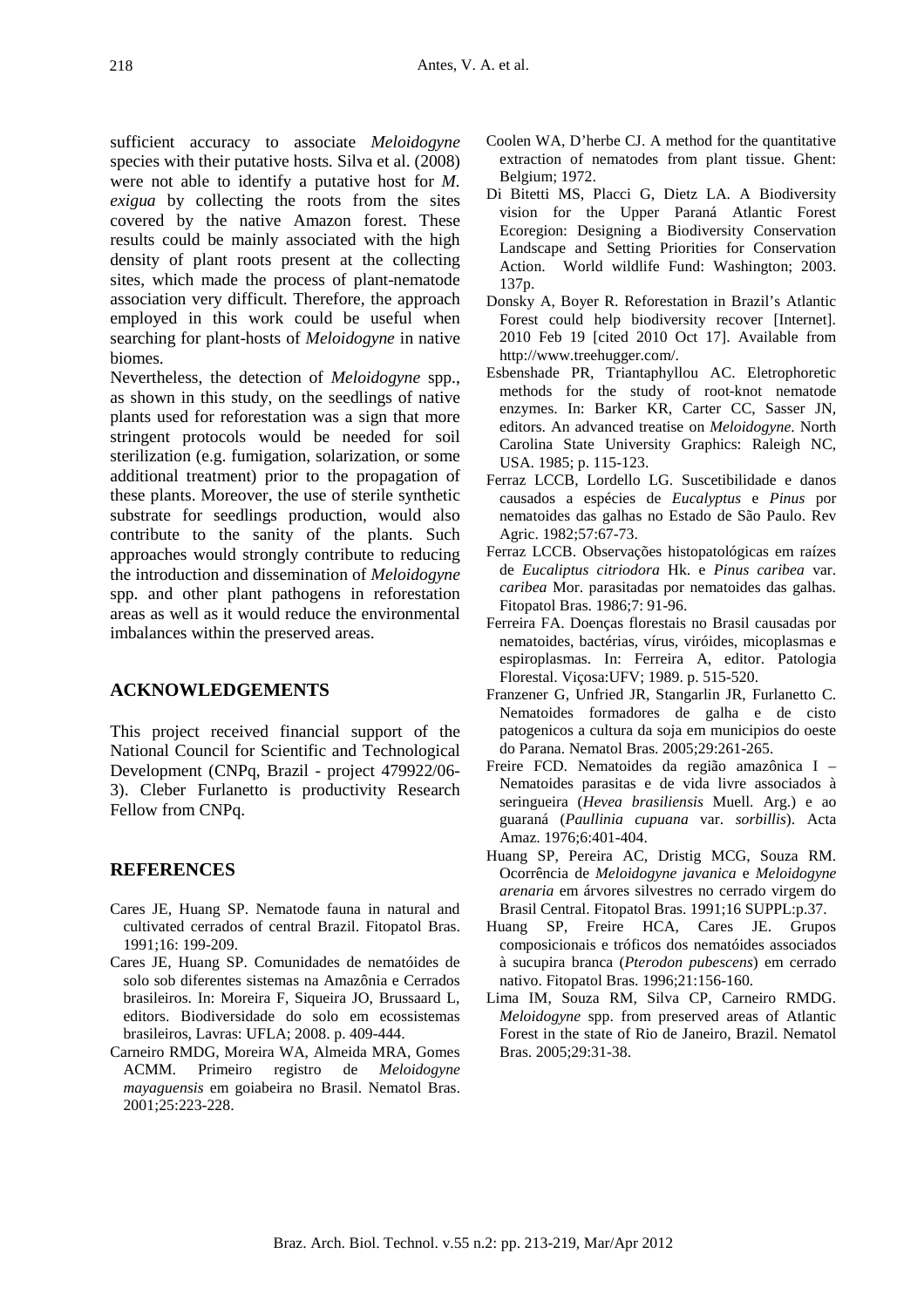Mendes BV, Cardoso CON. Algumas observações histopatológicas de raízes de ipê roxo parasitadas por

*Meloidogyne arenaria*. Summa Phytopathol. 1978;4:49-54.

- Myers N, Mittermeier RA, Mittermeir CG, Fonseca GAB, Kent J. Biodiversity hotspots for conservation priorities. Nature. 2000;403:853-858.
- Piccinin E, Pascholati SF, Di Piero RM. Doenças da Goiabeira (*Psidium guajava*). In: Kimati H, Amorim L, Rezende JAM, Bergamin Filho A, Camargo LEA, editors. Piracicaba: Agronômica Ceres; 2005, p. 401- 405.
- Pires E, Santana H, Nasu EGC, Furlanetto C. Ocorrência de *Meloidogyne incognita* raça 3 em Lavouras de Algodão na Região Noroeste do Paraná. Nematol Bras. 2008;32:81-83.
- Portz RL, Stangarlin JR, Franzener G, Balbi-Peña MI, Furlanetto C. *Meloidogyne* spp. associated to coffee plantations in counties of Western Paraná, Brazil. Nematol Bras. 2006;30:23-27.
- Roese AD, Romani RD, Furlanetto C, Stangarlin JR, Portz RL. Levantamento de doencas na cultura da soja, *Glycine max* (L.) Merril, em municipios da regiao oeste do estado do Parana. Acta Scient. 2001;23:1293-1297.
- Silva GS, Sobrinho CA, Pereira AL, Santos JM. Ocorrência de *Meloidogyne mayaguensis* em goiabeira no Estado do Piauí. Nematol Bras. 2006;30:307-309.
- Silva RA, Oliveira CMG, Inomoto MM. Fauna of plantparasitic nematodes in natural and cultivated areas of the Amazon forest, Mato Grosso State, Brazil. Trop P Pathol. 2008;33:204-211.
- Souza RM, Dolinski CM, Huang SP. Survey of *Meloidogyne* spp. in native cerrado of Distrito Federal, Brazil. Fitopatol Bras. 1994;19:463-465.
- Torres GRC, Sales Júnior R, Rehn VNC, Pedrosa EMR, Moura RM. *Meloidogyne mayaguensis* em *Psidium guajava* no Rio Grande do Norte. Fitopatol Bras. 2004;29:570.
- Torres GRC, Sales Júnior R, Rehn VNC, Pedrosa EMR, Moura RM. Ocorrência de *Meloidogyne mayaguensis*  em goiabeira no Estado do Ceará. Nematol Bras. 2005;29:105-107.

Received: November 23, 2010; Revised: July 13, 2011; Accepted: December 17, 2011.